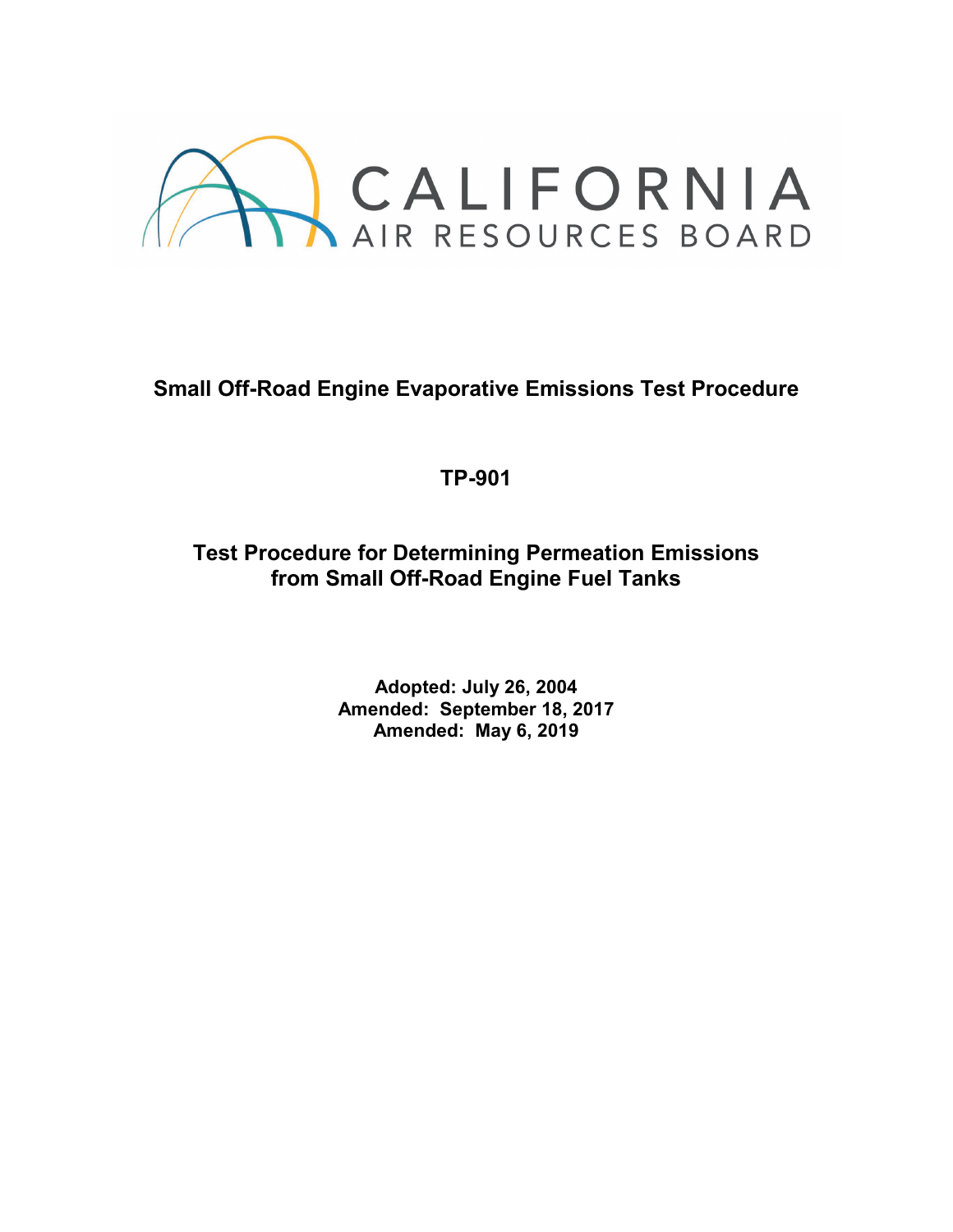#### **TP-901 TABLE OF CONTENTS**

| <b>Section</b>                                                               | Page           |
|------------------------------------------------------------------------------|----------------|
| 1. APPLICABILITY                                                             | 1              |
| 1.1<br>Requirement to Comply with All Other Applicable Codes and Regulations | 1              |
| 1.2<br>Safety                                                                | 1              |
| 2. PRINCIPLE AND SUMMARY OF TEST PROCEDURE                                   | 1              |
| 3. BIASES AND INTERFERENCES                                                  | $\overline{2}$ |
| 4. SENSITIVITY AND RANGE                                                     | $\overline{2}$ |
| 5. EQUIPMENT                                                                 | $\overline{2}$ |
| 6. CERTIFICATION TEST FUEL                                                   | 3              |
| 7. CALIBRATION PROCEDURE                                                     | 3              |
| 8. DURABILITY DEMONSTRATION                                                  | 4              |
| <b>Pressure Test</b><br>8.1                                                  | 4              |
| Slosh Test<br>8.2                                                            | $\overline{4}$ |
| 8.3 Ultraviolet Radiation Exposure                                           | 4              |
| <b>Fuel Cap Installation Cycles</b><br>8.4                                   | 5              |
| 9. PRECONDITIONING PROCEDURE                                                 | 5              |
| <b>10. SEALING PROCEDURE</b>                                                 | 5              |
| <b>11. GRAVIMETRIC PERMEATION TEST</b>                                       | 6              |
| 12. PERMEATION TEST WITH FLAME IONIZATION DETECTOR                           | 8              |
| <b>13. RECORDING DATA</b>                                                    | 9              |
| <b>14. CALCULATIONS</b>                                                      | 9              |
| <b>15. ALTERNATIVE TEST PROCEDURES</b>                                       | 10             |
| 16. FIGURES                                                                  | 10             |
| <b>LIST OF FIGURES</b>                                                       |                |
| <b>Figure</b>                                                                | Page           |
| Figure 1. Data Sheet                                                         | 11             |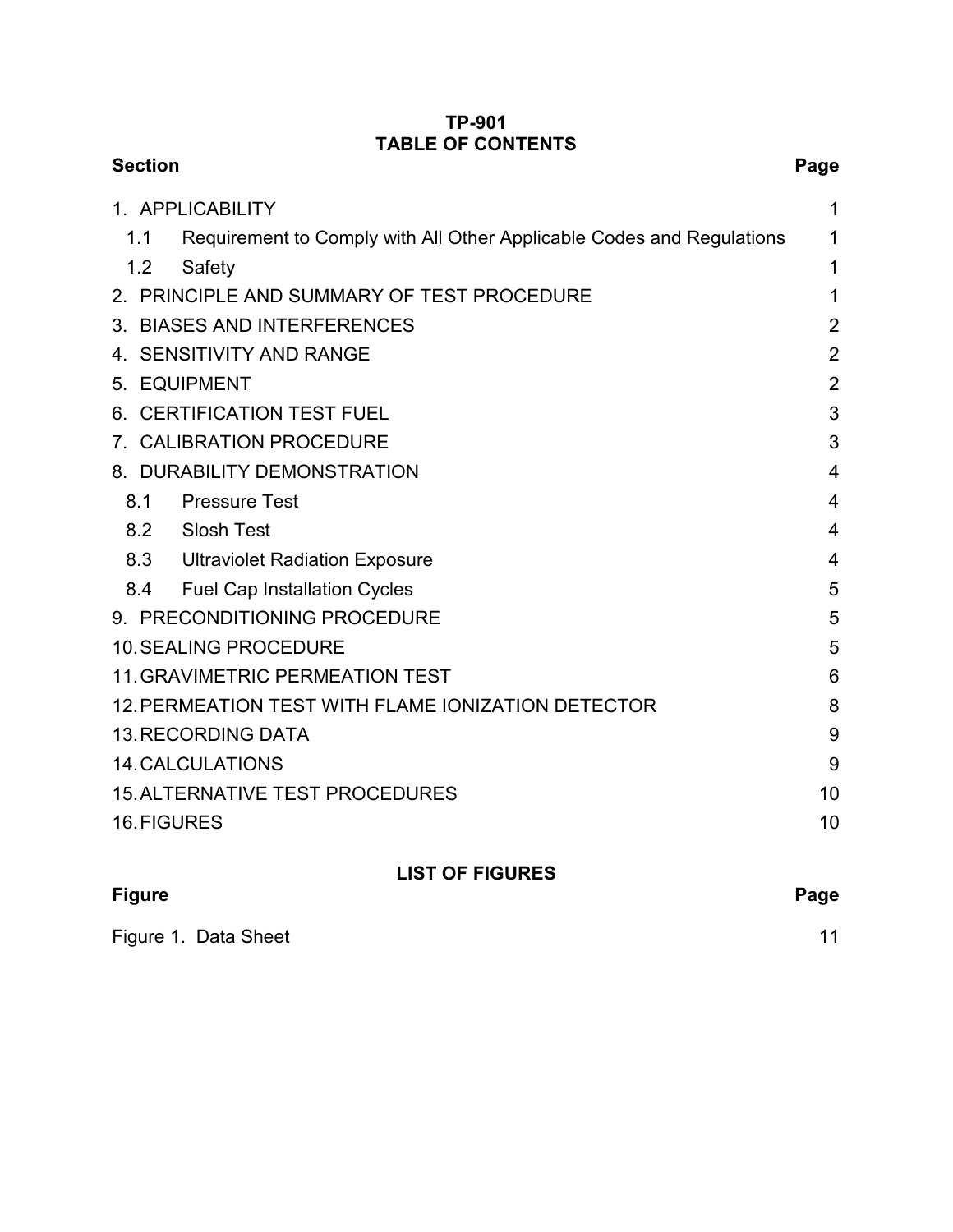#### **California Environmental Protection Agency Air Resources Board**

#### **Small Off-Road Engine Evaporative Emissions Test Procedure**

#### **TP-901**

#### **Test Procedure for Determining Permeation Emissions from Small Off-Road Engine Fuel Tanks**

A set of definitions common to all Certification and Test Procedures is in title 13, California Code of Regulations, section 2752 et seq.

For the purpose of this procedure, the term "ARB" refers to the California Air Resources Board, and the term "Executive Officer" refers to the ARB Executive Officer, or his or her authorized representative or designate.

## <span id="page-2-0"></span>**1. APPLICABILITY**

This Test Procedure, TP-901, is used by the Air Resources Board to determine the permeation rate from fuel tanks of spark-ignited small off-road engines and equipment. Small off-road engines (SORE) are defined in title 13, California Code of Regulations (CCR), section 2401 et seq. This Test Procedure is proposed pursuant to Section 43824 of the California Health and Safety Code (CH&SC) and is applicable in all cases where engines or equipment with fuel tanks subject to the permeation emission standard in title 13, Cal. Code Regs., section 2754, 2755 or 2757 are sold, supplied, offered for sale, or manufactured for use in the State of California.

<span id="page-2-1"></span>1.1 Requirement to Comply with All Other Applicable Codes and Regulations

Certification of a fuel tank or evaporative emission control system by the Executive Officer does not exempt the fuel tank or evaporative emission control system from compliance with other applicable codes and regulations such as state and federal safety codes and regulations.

<span id="page-2-2"></span>1.2 Safety

This test procedure involves the use of flammable materials and shall only be used by or under the supervision of those familiar and experienced in the use of such materials. Appropriate safety precautions shall be observed at all times while performing this test procedure.

#### <span id="page-2-3"></span>**2. PRINCIPLE AND SUMMARY OF TEST PROCEDURE**

This test procedure uses the corrected daily mass change or reactive organic gas (ROG) emissions measured by a flame ionization detector (FID) of five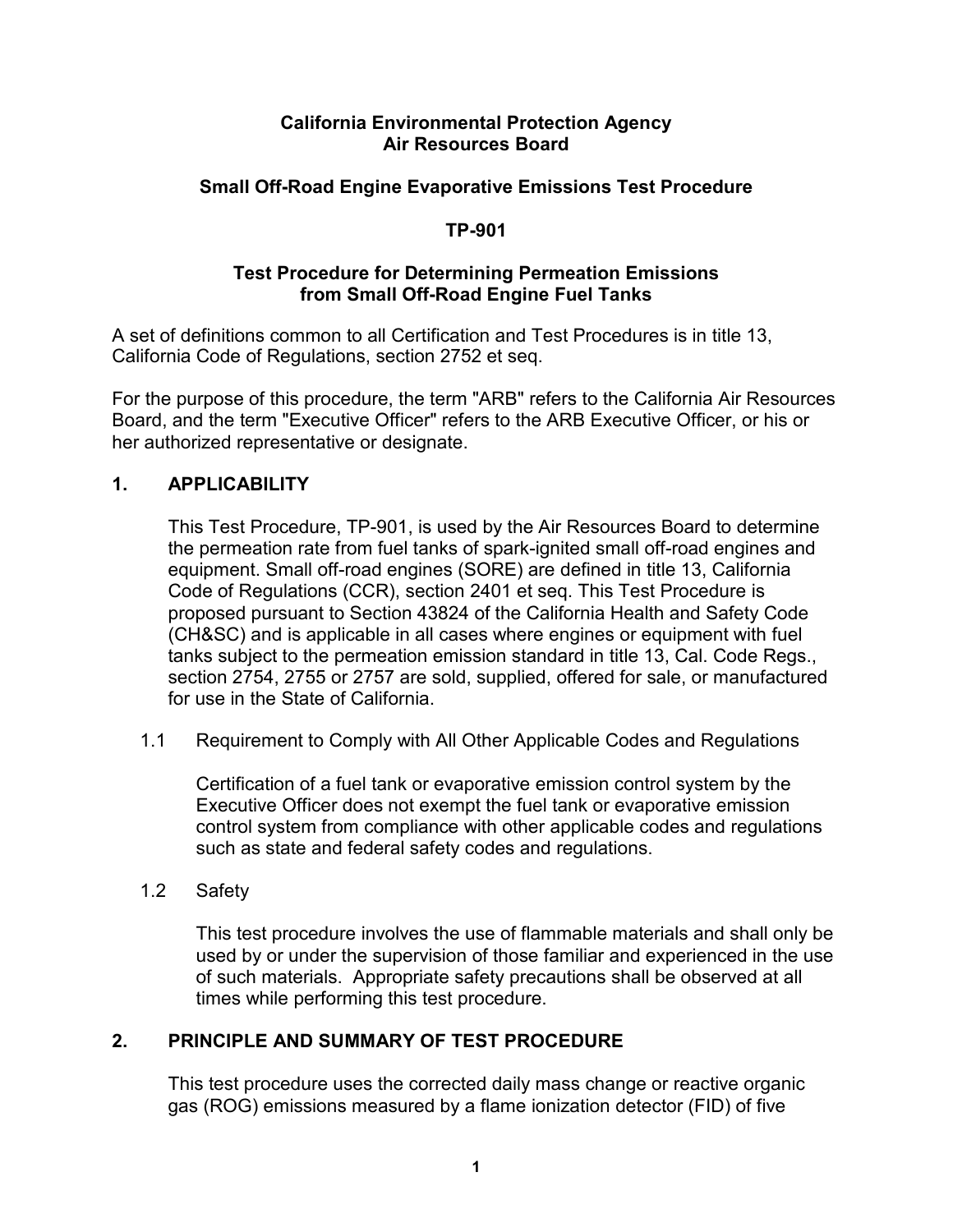identical fuel tanks to calculate the permeation rate of each fuel tank. Prior to permeation testing of the fuel tanks, durability testing and preconditioning are performed. Durability testing exposes the fuel tanks to pressure and vacuum extremes, ultraviolet radiation, fuel sloshing, and fuel cap installation cycles. After durability testing, the fuel tanks are filled with fuel and allowed to precondition to maximize the permeation emissions.

After preconditioning, the fuel tanks are placed in a temperature-controlled enclosure and exposed to a constant temperature of  $40 \pm 2$  °C. The permeation rate is determined by one of two methods. In the first, described in section 11 of this test procedure, the mass change of each fuel tank is measured daily and corrected using an identical reference tank that does not contain fuel to calculate the permeation rate. In the second, described in section 12 of this test procedure, the ROG emissions from each tank are measured by a FID.

#### <span id="page-3-0"></span>**3. BIASES AND INTERFERENCES**

To ensure the losses attributed to permeation are accurately quantified during this test procedure, the tanks must remain exposed to the constant 40  $\pm$  2 °C temperature for each 24-hour  $(\pm 30 \text{ minutes})$  period.

Certification test fuel as specified in section 6 of this procedure is required for both preconditioning and testing.

## <span id="page-3-1"></span>**4. SENSITIVITY AND RANGE**

The range of mass measurement of filled tanks is approximately 100 grams to 32,000 grams, depending on tank volume. For mass measurements more than 6200 grams, the minimum sensitivity of the balance must be 0.1 grams. For mass measurement between 1000 and 6200 grams, the minimum sensitivity of the balance must be 0.01 grams. For mass measurements less than 1000 grams, the minimum sensitivity of the balance must be 0.001 grams.

#### <span id="page-3-2"></span>**5. EQUIPMENT**

- (a) A handheld, thermostatically-controlled, Teflon-coated aluminum hot plate (handheld fusion welder) and coupons of the same material as the tank. Both the hand held fusion welder and coupons must be of sufficient diameter to completely cover the opening(s) of the tank (optional).
- (b) A balance that meets the requirements of section 4 above.
- (c) A vented enclosure with a temperature conditioning system capable of controlling the internal enclosure air temperature to within  $\pm 2.0$  °C over the duration of the test. Data confirming this performance shall be recorded at a rate no slower than once every 5 minutes.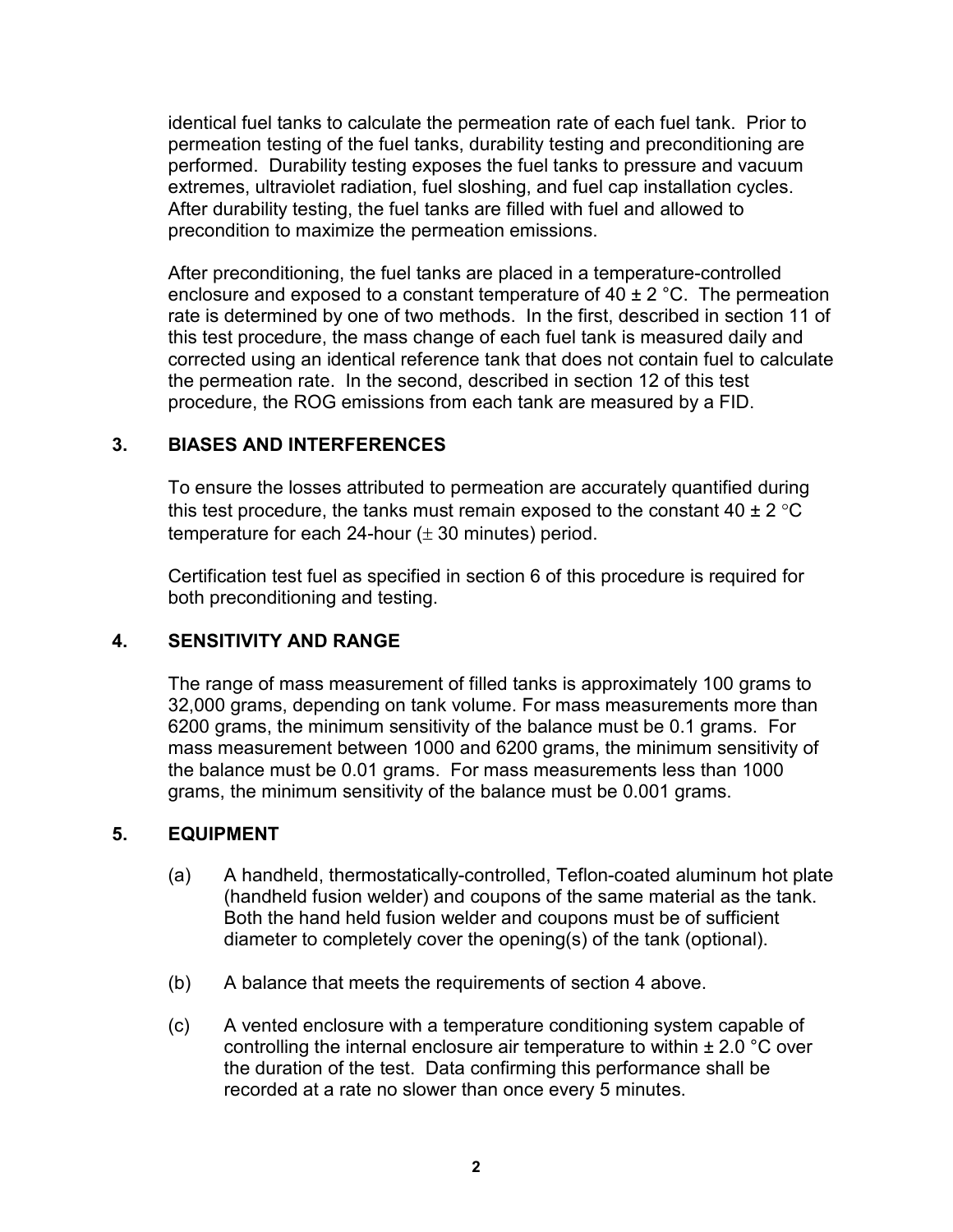- (d) A barometric pressure transducer capable of measuring atmospheric pressure to within  $\pm 2.0$  millimeters of mercury.
- (e) A temperature instrument capable of measuring ambient temperature to within  $\pm$  0.2 $\degree$ C.
- (f) A relative humidity measuring instrument capable of measuring the relative humidity (RH) accurately to within  $\pm 2$  percent RH (optional).
- (g) Instrumentation meeting the requirements of section 4 of TP-902, adopted July 26, 2004, and last amended May 6, 2019, (if permeation testing will be performed according to section 12 of this test procedure).

#### <span id="page-4-0"></span>**6. CERTIFICATION TEST FUEL**

Testing according to this procedure shall be conducted using 1) LEV III Certification Gasoline as defined in part II, section A.100.3.1.2 of the *California 2015 and Subsequent Model Criteria Pollutant Exhaust Emission Standards and Test Procedures and 2017 and Subsequent Model Greenhouse Gas Exhaust Emission Standards and Test Procedures for Passenger Cars, Light Duty Trucks, and Medium-Duty Vehicles*, as last amended September 2, 2015, or 2) the gasoline defined in 40 CFR Part 1060.520(e).

The fuel specified in part II, section A.100.3.1.1 of the *California 2015 and Subsequent Model Criteria Pollutant Exhaust Emission Standards and Test Procedures and 2017 and Subsequent Model Greenhouse Gas Exhaust Emission Standards and Test Procedures for Passenger Cars, Light Duty Trucks, and Medium-Duty Vehicles*, as last amended September 2, 2015, may be used as an alternative test fuel to certify fuel tanks for use on engines and equipment through model year 2019.

#### <span id="page-4-1"></span>**7. CALIBRATION PROCEDURE**

All instruments and equipment used in this procedure shall be calibrated at the interval specified by the manufacturer.

The balance listed in section 5(b) shall be calibrated annually per the balance manufacturer's instructions using National Institute of Standards and Technology (NIST)-traceable mass standards. The NIST-traceable mass standards shall be calibrated annually by an independent organization.

The instrumentation for measuring permeation emissions according to section 12 of this test procedure must be calibrated as specified in section 4 of TP-902.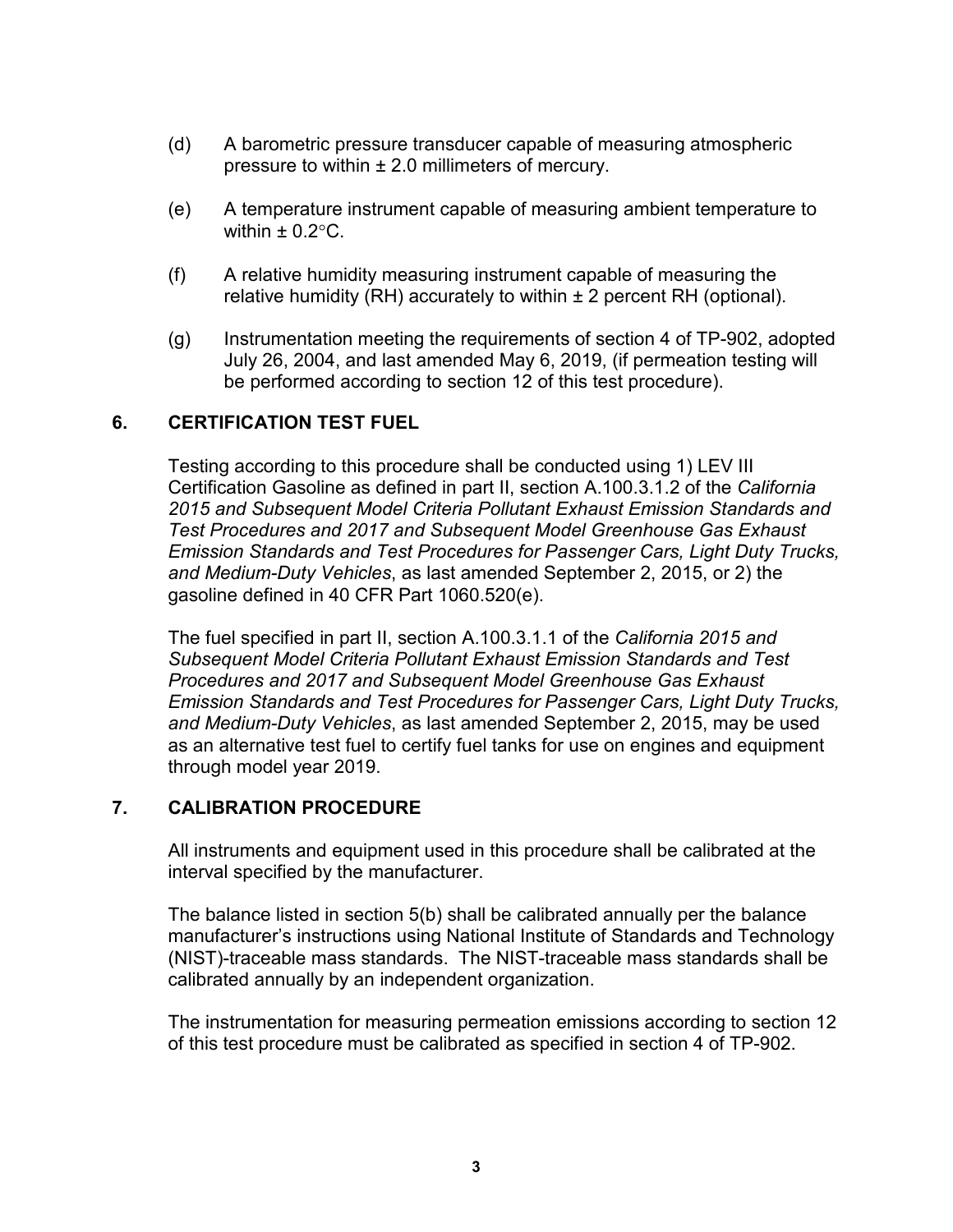#### <span id="page-5-0"></span>**8. DURABILITY DEMONSTRATION**

A durability demonstration is required prior to permeation testing. These durability tests are designed to ensure the fuel tank assembly meets the permeation emission standard throughout the useful life of the equipment. A durability demonstration consists of the following tests:

#### <span id="page-5-1"></span>8.1 Pressure Test

The Pressure test shall be performed prior to any preconditioning of the fuel tank. Determine the fuel tank system's design pressure and vacuum limits under normal operating and storage conditions considering the influence of any associated pressure/vacuum relief components. A pressure test shall be performed by sealing each fuel tank and cycling the pressure between + 13.8 and − 3.4 kPa ( + 2.0 and − 0.5 psig) for 10,000 cycles at a rate of 60 seconds per cycle. If normal operating or storage conditions cause pressure changes greater than  $+13.8$  or  $-3.4$  kPa to accumulate in the fuel tanks, cycle the pressure in the fuel tanks between the actual high and low pressure limits experienced during normal operation or storage. If the fuel tanks have no features that would cause positive or negative pressure to accumulate during normal operation or storage, then a pressure test is not required. The tank pressure test shall be performed in a  $49 \pm 3$  °C environment with compressed air of no less than 21 °C.

Tanks that have a secondary operation for drilling holes for insertion of fuel line and grommet system may have these eliminated for purposes of durability and permeation testing.

#### <span id="page-5-2"></span>8.2 Slosh Test

A slosh test shall be performed by filling each fuel tank to 50 percent of its nominal capacity with the fuel specified in section 6 of this procedure and rocking it from an angle deviation of + 15° to −15° from level at a rate of 15 cycles per minute for a total of one million total cycles. As an alternative to rocking the fuel tank, use a laboratory sample orbital shaker table or similar device to subject the tank to a centripetal acceleration of at least 2.4 meter second<sup>-2</sup> at a frequency of  $2 \pm 0.25$  cycles per second for one million cycles. Seal all openings in each fuel tank as they would be sealed when installed on a production engine during slosh testing. A plug, cap, or coupon may be used to seal any openings to which a hose or tube is normally attached.

#### <span id="page-5-3"></span>8.3 Ultraviolet Radiation Exposure

A sunlight-exposure test shall be performed by exposing each fuel tank to an ultraviolet light of at least 24 W·m<sup>-2</sup> (0.40 W·hr·m<sup>-2</sup>·min<sup>-1</sup>) on the tank surface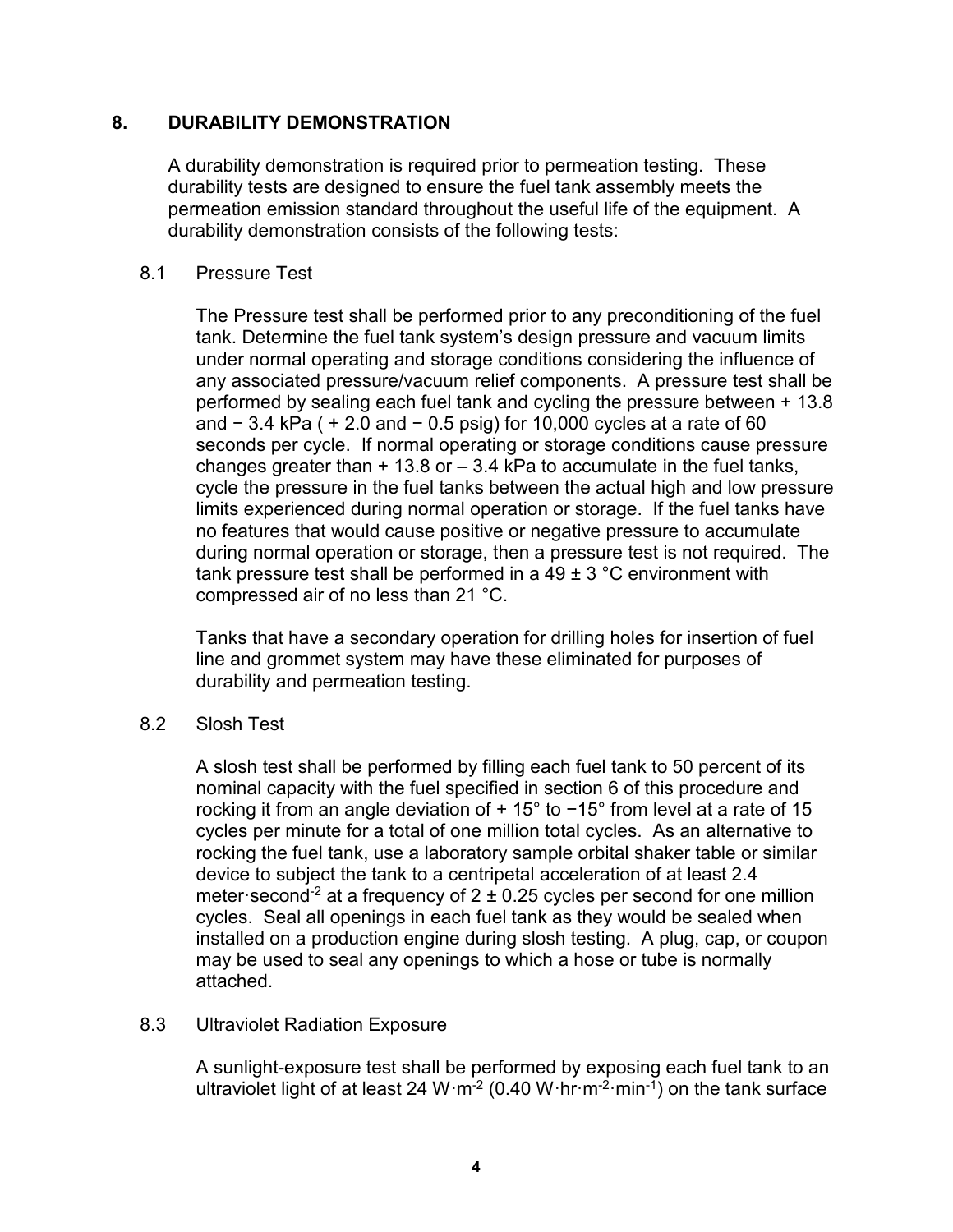for at least 450 hours. Alternatively, each fuel tank may be exposed to direct natural sunlight for at least 450 daylight hours. The ultraviolet radiation exposure test may be omitted if no part of the fuel tank, including the filler neck and fuel cap, will be exposed to light when installed on an engine.

<span id="page-6-0"></span>8.4 Fuel Cap Installation Cycles

The following test is optional: Installation cycles shall be performed with fuel caps intended for use with the fuel tanks by putting each fuel cap on and taking it off 300 times. Tighten the fuel cap each time in a way that represents typical usage.

#### <span id="page-6-1"></span>**9. PRECONDITIONING PROCEDURE**

After performing the durability tests, fill each tank to its nominal capacity with the fuel specified in section 6 of this procedure and install a production fuel cap expected to have permeation emissions at least as high as the highest-emitting fuel cap that will be used with fuel tanks from the evaporative family. Place the tanks in a suitable vented enclosure. Record the preconditioning start date on the data sheet. Soak the tanks at a temperature that never falls below 38 °C for not less than 140 days. Accelerated preconditioning of the tanks can be accomplished by soaking the tanks at an elevated temperature. Data documenting that permeation emissions from the fuel tanks will not increase with further preconditioning must be provided for tanks soaked less than 140 days. The time of the durability demonstration in section 8 of this procedure may be counted as part of the preconditioning procedure if the ambient temperature remains within the specified temperature range, the same fuel cap is used throughout the durability demonstration and preconditioning period, and each fuel tank is at least 50 percent full; fuel may be added or replaced as needed to conduct the specified durability tests.

#### <span id="page-6-2"></span>**10. SEALING PROCEDURE**

(a) After preconditioning, remove the tanks from the enclosure to a wellventilated area. Record the preconditioning end date on the data sheet. Remove the cap and empty the tanks. The tanks must not remain empty for more than fifteen minutes. Immediately refill each tank to its nominal capacity with the fuel specified in section 6 of this procedure. Place each unsealed tank in a heated enclosure and allow it to equilibrate to 40  $\pm$  2 °C for a minimum of two hours. After the fuel temperature has equilibrated to  $40 \pm 2$  °C, seal each tank with the same fuel cap used for the durability demonstration and preconditioning procedure or by fusion welding a coupon over the fuel fill neck opening to make a seal.

If the fuel tank is not sealed using the fuel cap or fusion welding, good engineering practices should be used to seal the tank. The technique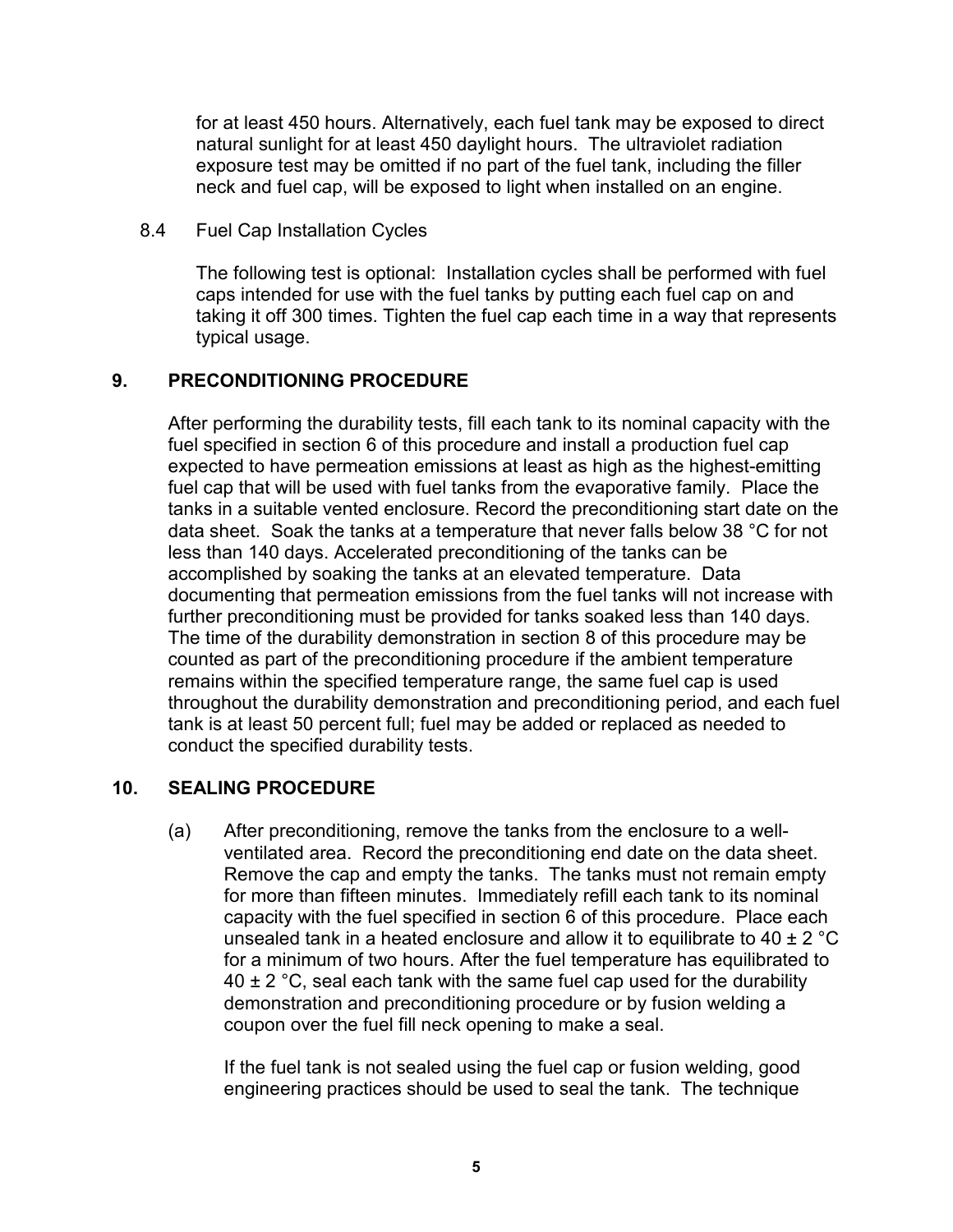used to seal tanks described in SAE 920164 "Permeation of Gasoline-Alcohol Fuel Blends Through High-Density Polyethylene Fuel Tanks with Different Barrier Technologies" may be used.

- (b) A reference tank is required to correct for buoyancy effects that may occur during testing only if the fuel tanks will be tested using the gravimetric permeation test in section 11 of this test procedure. Prepare the reference tank as follows:
	- (1) Obtain a sixth identical fuel tank that has not previously contained fuel or any other contents that might affect its mass stability.
	- (2) Fill the reference tank with enough glass beads (or other inert material) so the mass of the reference tank is approximately the same as the test fuel tanks when filled with fuel. Considering the performance characteristics of the balance to be used, use good engineering judgment as defined in 40 CFR Part 1060.801 to determine how similar the mass of the reference tank needs to be to the mass of the test tank.
	- (3) Ensure that the inert material is dry.
	- (4) Seal the reference tank in the same manner as the test fuel tanks were sealed.

## <span id="page-7-0"></span>**11. GRAVIMETRIC PERMEATION TEST**

- (a) Perform the following steps to test the fuel tanks for permeation emissions:
	- (1) Determine the fuel tank's internal surface area in square-meters, accurate to at least three significant figures. The tank internal surfaces are those surfaces that are subjected to liquid fuel or fuel vapor under normal operating conditions and have an opposing surface through the wall section that is exposed to the atmosphere. Internal webs and strengthening structures not in communication with the atmosphere are not considered internal surfaces for the purposes of this testing.
	- (2) Weigh each sealed test fuel tank and record the mass, date, relative humidity (optional), barometric pressure, and time on the data sheet (Figure 1) or a similar data sheet. Place the reference tank on the balance and tare it so it reads zero. Place each sealed test fuel tank on the balance and record the difference between the test fuel tank and the reference tank. This value is M<sub>0</sub> for each fuel tank. Take this measurement directly after sealing each test fuel tank as specified in section 10 of this procedure.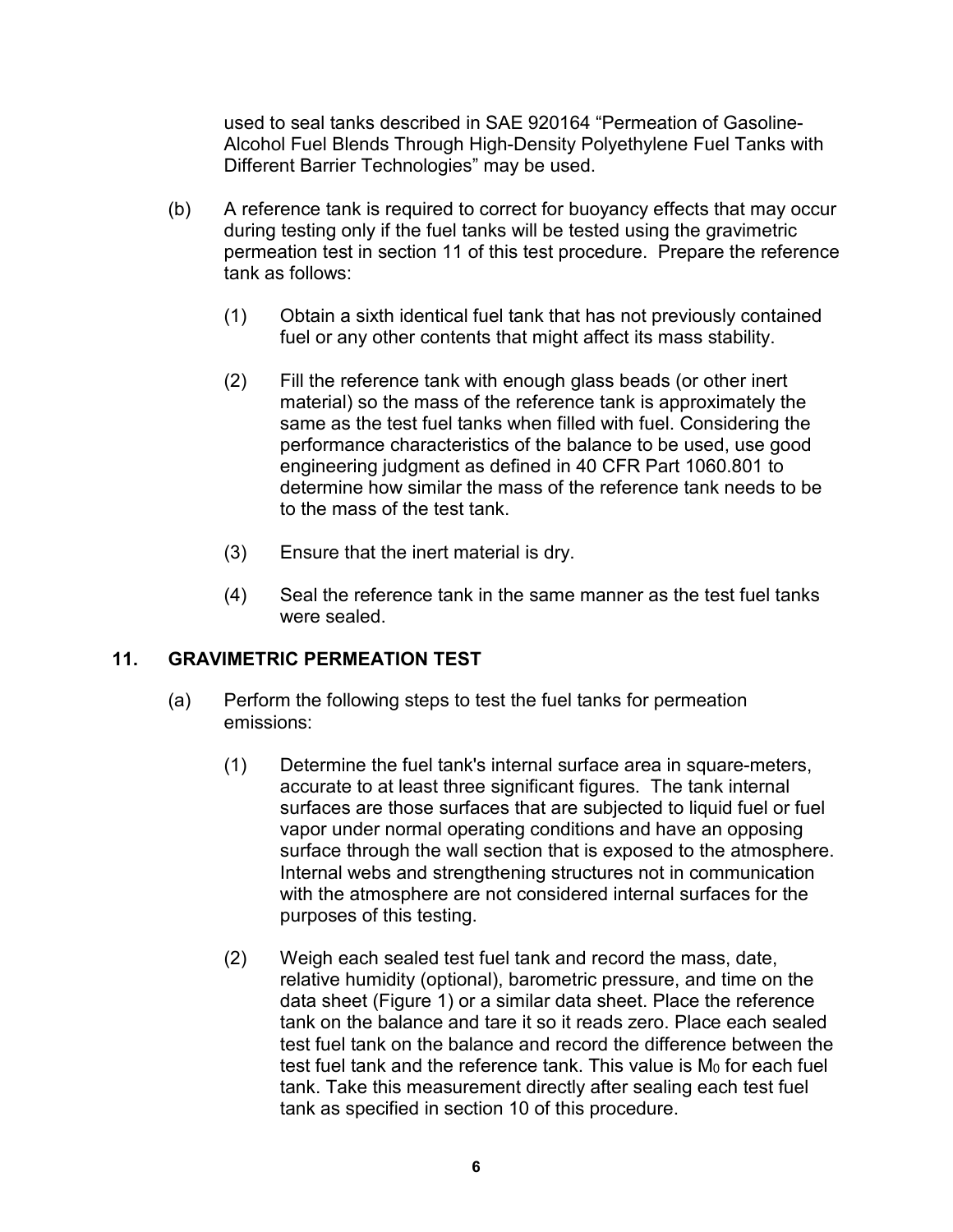- (3) Carefully place each fuel tank within a temperature-controlled room or enclosure within 30 minutes of weighing it. Do not spill or add any fuel.
- (4) Close the room or enclosure as needed to control temperatures and record the time. Steps may be taken to prevent an accumulation of hydrocarbon vapors in the room or enclosure that might affect the degree to which fuel permeates through the fuel tanks. This might simply involve passive ventilation to allow fresh air exchanges.
- (5) Ensure that the measured temperature in the room or enclosure stays within the temperature range specified in paragraph (a)(7) of this section.
- (6) Leave the tank in the room or enclosure for the duration of the test run.
- (7) Hold the temperature of the room or enclosure at  $40 \pm 2 \degree C$ ; measure and record the temperature at least every five minutes. Record the time when each fuel tank is removed from the room or enclosure.
- (8) Measure mass loss daily by retaring the balance using the reference tank and weighing each sealed test fuel tank. Record the mass, date, relative humidity (optional), barometric pressure, and time on the data sheet. Calculate the cumulative mass loss in grams for each measurement using the equation in section 14(a) of this procedure. Calculate the coefficient of determination,  $r^2$ , based on a linear plot of cumulative weight loss vs. test days. Use the equation in 40 CFR 1065.602(k), with cumulative weight loss represented by  $y_i$  and cumulative time represented by  $y_{ref}$ . The daily measurements must be at approximately the same time each day. Return each fuel tank to the temperature-controlled room or enclosure within 30 minutes of removing it for weighing. Up to two daily measurements may be omitted in any seven-day period. Test for ten full days, then determine when to stop testing as follows:
	- (i) Testing of a fuel tank may be stopped after the measurement on the tenth day if  $r^2$  is at or above 0.95 or if the measured permeation rate is less than 50 percent of the applicable standard and the upper limit of the 95 percent confidence interval, as calculated in section 14(d) of this procedure, of the mean permeation rate for the fuel tank is below the applicable standard.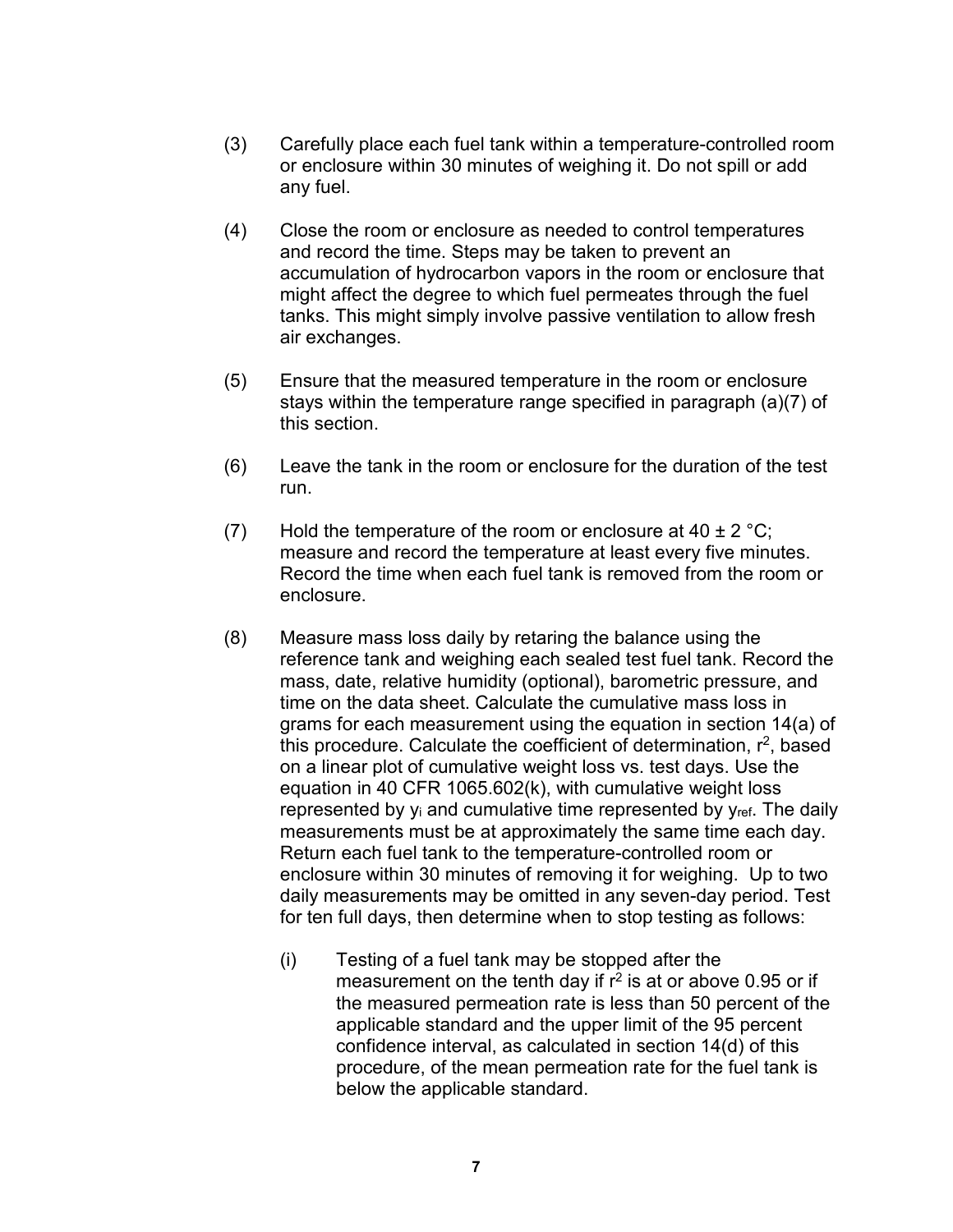- (ii) If, after ten days of testing,  $r^2$  is below 0.95 and the measured permeation rate is more than 50 percent of the applicable standard or the upper limit of the 95 percent confidence interval of the mean permeation rate for the fuel tank is above the applicable standard, continue testing for a total of 20 days or until  $r^2$  is at or above 0.95. If  $r^2$  is not at or above 0.95 within 20 days of testing, discontinue the test and precondition the fuel tank further until it has stabilized permeation emission levels, then repeat the testing.
- (9) Record the difference in mass between the reference tank and each test fuel tank for each daily measurement. This value is Mi, where i is a counter representing the number of days elapsed.
- (10) Determine the final permeation rate based on the cumulative mass loss measured on the final day of testing using the equation in section 14(e). Round this result to the same number of decimal places as the emission standard.

## <span id="page-9-0"></span>**12. PERMEATION TEST WITH FLAME IONIZATION DETECTOR**

- (a) Perform the following steps to test each fuel tank for permeation emissions:
	- (1) Determine the fuel tank's internal surface area in square-meters, accurate to at least three significant figures. The tank internal surfaces are those surfaces that are subjected to liquid fuel or fuel vapor under normal operating conditions and have an opposing surface through the wall section that is exposed to the atmosphere. Internal webs and strengthening structures not in communication with the atmosphere are not considered internal surfaces for the purposes of this testing.
	- (2) Place the fuel tank in an enclosure meeting the requirements of section 4 of TP-902 that is equilibrated to 40  $\pm$  2 °C, and close the enclosure.
	- (3) Purge the enclosure to reduce the reactive organic gas concentration and perform a 24-hour permeation test at a constant temperature of 40  $\pm$  2 °C. Measure the reactive organic gas emissions from the fuel tank using a flame ionization detector meeting the requirements of section 4 of TP-902.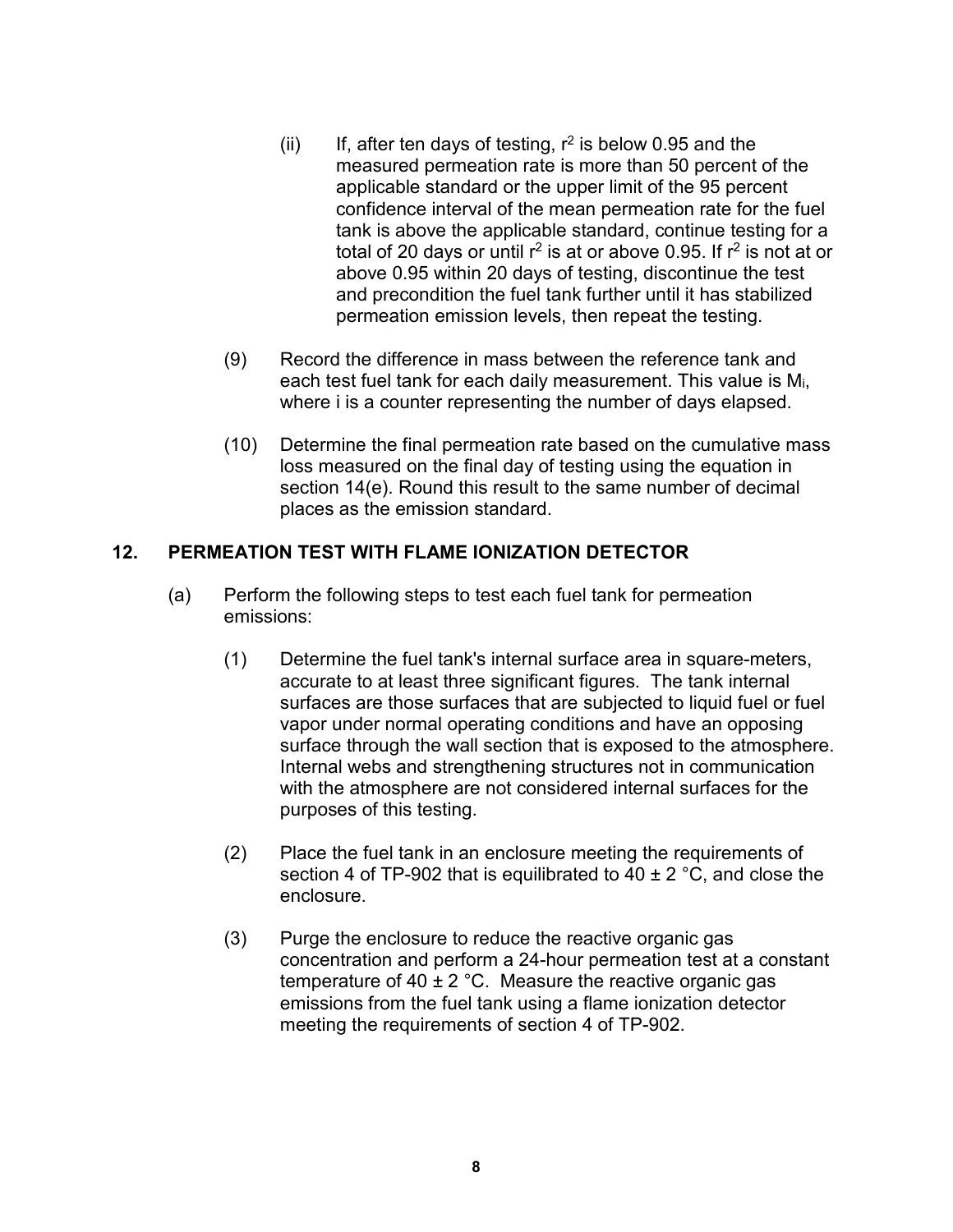#### <span id="page-10-0"></span>**13. RECORDING DATA**

Record data on data sheet shown in figure 1 or a similar data sheet.

#### <span id="page-10-1"></span>**14. CALCULATIONS**

(a) The cumulative daily mass loss in grams for each test fuel tank is calculated for each 24-hour cycle as follows:

cumulative mass loss =  $M_0 - M_i$ 

**Where** 

- $M_0$  = initial difference in mass between a test fuel tank and the reference tank;
- $M<sub>i</sub>$  = difference in mass between a test fuel tank and the reference tank after permeation testing for i days.
- (b) Calculate the daily mass loss as follows:

daily mass loss =  $M_i - M_{i-1}$ 

**Where** 

- $M<sub>i-1</sub>$  = difference in mass between a test fuel tank and the reference tank after permeation testing for  $(i - 1)$  days.
- $(c)$  Calculate the daily permeation rate,  $P_i$ , for a test fuel tank as follows:

$$
P_i = \frac{daily \text{ mass loss}}{SA \cdot 1 \text{ day}}
$$

**Where** 

 $SA =$  the internal surface area of the fuel tank

(d) Calculate the upper limit of the 95 percent confidence interval for the mean permeation rate of each test fuel tank as follows:

Upper limit of 95 percent CI =  $\overline{P}$  +  $\frac{\text{ts}}{\sqrt{N}}$ 

**Where** 

- $\overline{P}$  = mean daily permeation rate for a test fuel tank;
- $t =$  Student's critical t value for 95 percent confidence (e.g., 2.262 for 10 measurements);
- s = sample standard deviation of the mean,